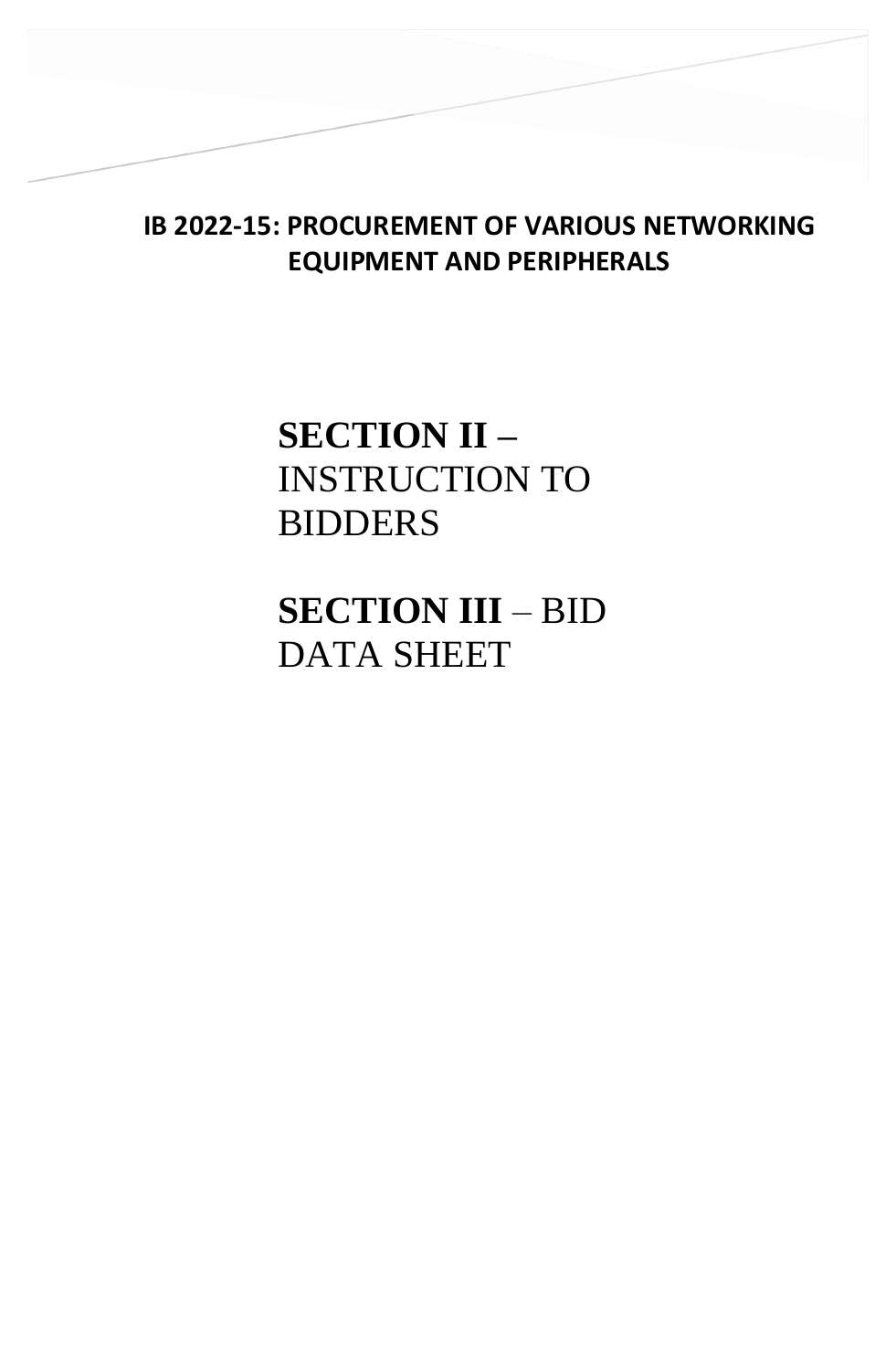| 1. Scope of Bid                                                                                                                                                                                                                                                                                                                                                                                                              |  |
|------------------------------------------------------------------------------------------------------------------------------------------------------------------------------------------------------------------------------------------------------------------------------------------------------------------------------------------------------------------------------------------------------------------------------|--|
| The Procuring Entity, BENGUET STATE UNIVERSITY (BSU)<br>wishes to receive Bids for the Procurement of Various<br>Networking Equipment and Peripherals, with identification<br>number 2022-15                                                                                                                                                                                                                                 |  |
| [Note: The Project Identification Number is assigned by the<br>Procuring Entity based on its own coding scheme and is not<br>the same as the PhilGEPS reference number, which is<br>generated after the posting of the bid opportunity on the<br>PhilGEPS website.]                                                                                                                                                          |  |
| The Procurement Project (referred to herein as "Project") is<br>composed 2 items, the details of which are described in<br>Section VII (Technical Specifications).                                                                                                                                                                                                                                                           |  |
| 2. Funding Information                                                                                                                                                                                                                                                                                                                                                                                                       |  |
| 2.1. The GOP through the source of funding as indicated<br>below for Special Project in the amount of Five Million<br>One Hundred Seventy-Seven Thousand Two Hundred<br>Sixty-Four and Forty-Five Centavos Only.                                                                                                                                                                                                             |  |
| 2.2. The source of funding is:                                                                                                                                                                                                                                                                                                                                                                                               |  |
| <b>CHED IDIG.</b>                                                                                                                                                                                                                                                                                                                                                                                                            |  |
| 3.<br><b>Bidding Requirements</b>                                                                                                                                                                                                                                                                                                                                                                                            |  |
| The Bidding for the Project shall be governed by all the<br>provisions of RA No. 9184 and its 2016 revised IRR, including<br>its Generic Procurement Manuals and associated policies,<br>rules and regulations as the primary source thereof, while<br>the herein clauses shall serve as the secondary source<br>thereof.                                                                                                    |  |
| Any amendments made to the IRR and other GPPB issuances<br>shall be applicable only to the ongoing posting,<br>advertisement, or IB by the BAC through the issuance of a<br>supplemental or bid bulletin.                                                                                                                                                                                                                    |  |
| A. The Bidder, by the act of submitting its Bid, shall be<br>deemed to have verified and accepted the general<br>requirements of this Project, including other factors that<br>may affect the cost, duration and execution or<br>implementation of the contract, project, or work and<br>examine all instructions, forms, terms, and project<br>requirements in the Bidding Documents.                                       |  |
| <b>Corrupt, Fraudulent, Collusive, and Coercive Practices</b><br>4.                                                                                                                                                                                                                                                                                                                                                          |  |
| The Procuring Entity, as well as the Bidders and Suppliers,<br>shall observe the highest standard of ethics during the<br>procurement and execution of the contract. They or<br>through an agent shall not engage in corrupt, fraudulent,<br>collusive, coercive, and obstructive practices defined under<br>Annex "I" of the 2016 revised IRR of RA No. 9184 or other<br>integrity violations in competing for the Project. |  |
| 5. Eligible Bidders                                                                                                                                                                                                                                                                                                                                                                                                          |  |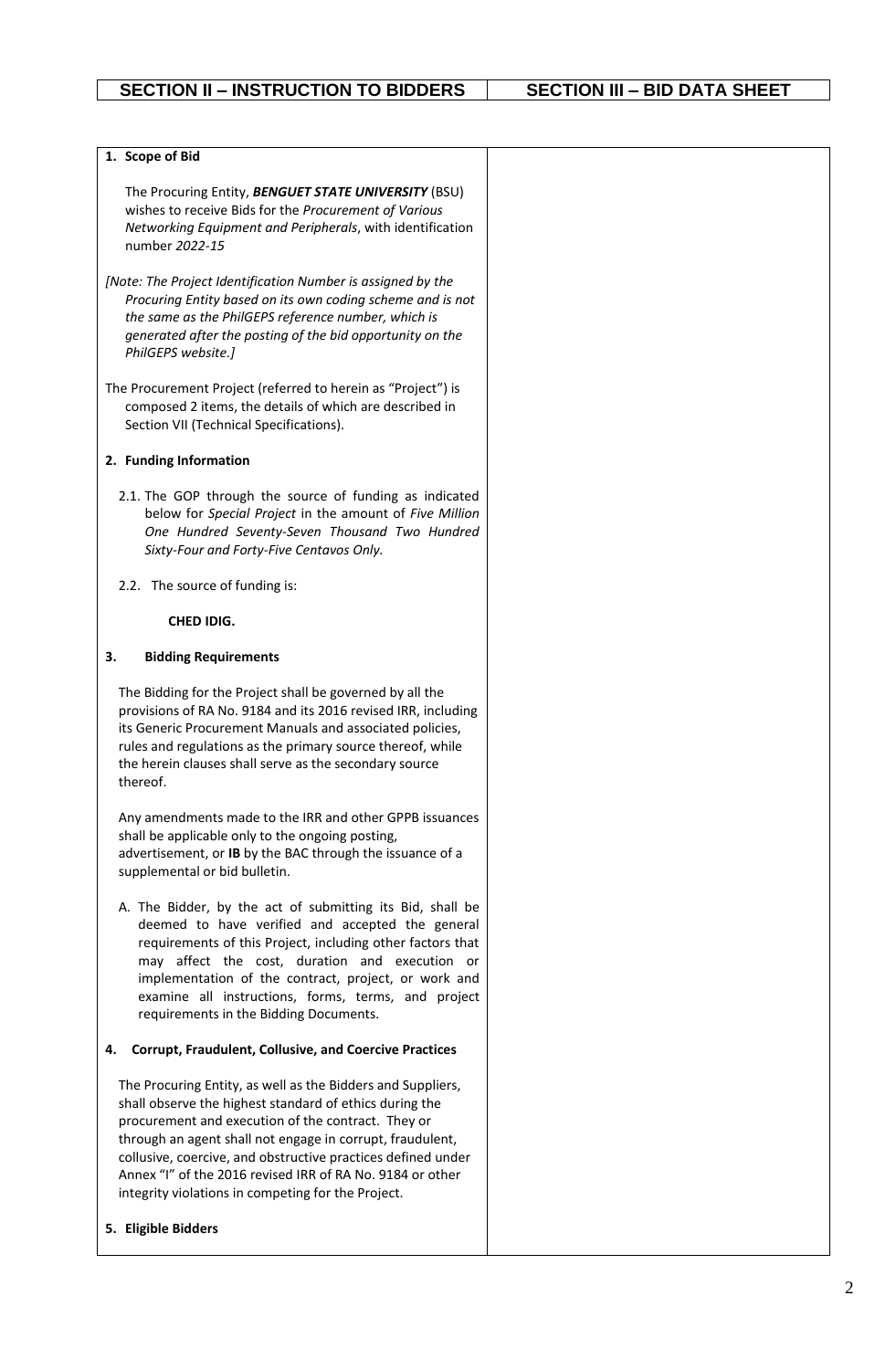### **SECTION II – INSTRUCTION TO BIDDERS** | SECTION III – BID DATA SHEET

| 5.1. Only Bids of Bidders found to be legally, technically,<br>and financially capable will be evaluated.                                                                                                                                                                       |                                                                                                                                                                                                                                                                                                     |
|---------------------------------------------------------------------------------------------------------------------------------------------------------------------------------------------------------------------------------------------------------------------------------|-----------------------------------------------------------------------------------------------------------------------------------------------------------------------------------------------------------------------------------------------------------------------------------------------------|
| 5.2. [Select one, delete other/s]                                                                                                                                                                                                                                               |                                                                                                                                                                                                                                                                                                     |
| a. Foreign ownership exceeding those allowed under<br>the rules may participate pursuant to:                                                                                                                                                                                    |                                                                                                                                                                                                                                                                                                     |
| i. When a Treaty or International or Executive<br>Agreement as provided in Section 4 of the RA No.<br>9184 and its 2016 revised IRR allow foreign bidders<br>to participate;                                                                                                    |                                                                                                                                                                                                                                                                                                     |
| Citizens, corporations, or associations of a country,<br>ii.<br>included in the list issued by the GPPB, the laws or<br>regulations of which grant reciprocal rights or<br>privileges to citizens, corporations, or associations<br>of the Philippines;                         |                                                                                                                                                                                                                                                                                                     |
| iii. When the Goods sought to be procured are not<br>available from local suppliers; or                                                                                                                                                                                         |                                                                                                                                                                                                                                                                                                     |
| iv. When there is a need to prevent situations that<br>defeat competition or restrain trade.                                                                                                                                                                                    |                                                                                                                                                                                                                                                                                                     |
| b. Foreign ownership limited to those allowed under<br>the rules may participate in this Project.                                                                                                                                                                               |                                                                                                                                                                                                                                                                                                     |
| 5.3. Pursuant to Section 23.4.1.3 of the 2016 revised IRR<br>of RA No.9184, the Bidder shall have an SLCC that is<br>at least one (1) contract similar to the Project the<br>value of which, adjusted to current prices using the<br>PSA's CPI, must be at least equivalent to: | 5.3. For this purpose, contracts similar to the Project<br>shall be:<br>Delivery, Installation,<br>Supply,<br>Testing<br>and<br>а.<br>Commissioning of Structured Cabling at Library<br><b>Building of La Trinidad Campus</b><br>b. Completed within five (5) years from the submission<br>of bids. |
| For the procurement of Non-Expendable Supplies and<br>Services: The Bidder must have completed a single<br>contract that is similar to this Project, equivalent to at<br>least fifty percent (50%) of the ABC.                                                                  |                                                                                                                                                                                                                                                                                                     |
| 5.4. The Bidders shall comply with the eligibility criteria<br>under Section 23.4.1 of the 2016 IRR of RA No. 9184.                                                                                                                                                             |                                                                                                                                                                                                                                                                                                     |
| 6. Origin of Goods                                                                                                                                                                                                                                                              |                                                                                                                                                                                                                                                                                                     |
| There is no restriction on the origin of goods other than<br>those prohibited by a decision of the UN Security Council<br>taken under Chapter VII of the Charter of the UN, subject<br>to Domestic Preference requirements under ITB Clause 18.                                 |                                                                                                                                                                                                                                                                                                     |
| 7. Subcontracts                                                                                                                                                                                                                                                                 |                                                                                                                                                                                                                                                                                                     |
| 7.1. The Bidder may subcontract portions of the Project to<br>the extent allowed by the Procuring Entity as stated<br>herein, but in no case more than twenty percent (20%)<br>of the Project.                                                                                  |                                                                                                                                                                                                                                                                                                     |
| The Procuring Entity has prescribed that:                                                                                                                                                                                                                                       |                                                                                                                                                                                                                                                                                                     |
| Subcontracting is not allowed.                                                                                                                                                                                                                                                  |                                                                                                                                                                                                                                                                                                     |
|                                                                                                                                                                                                                                                                                 |                                                                                                                                                                                                                                                                                                     |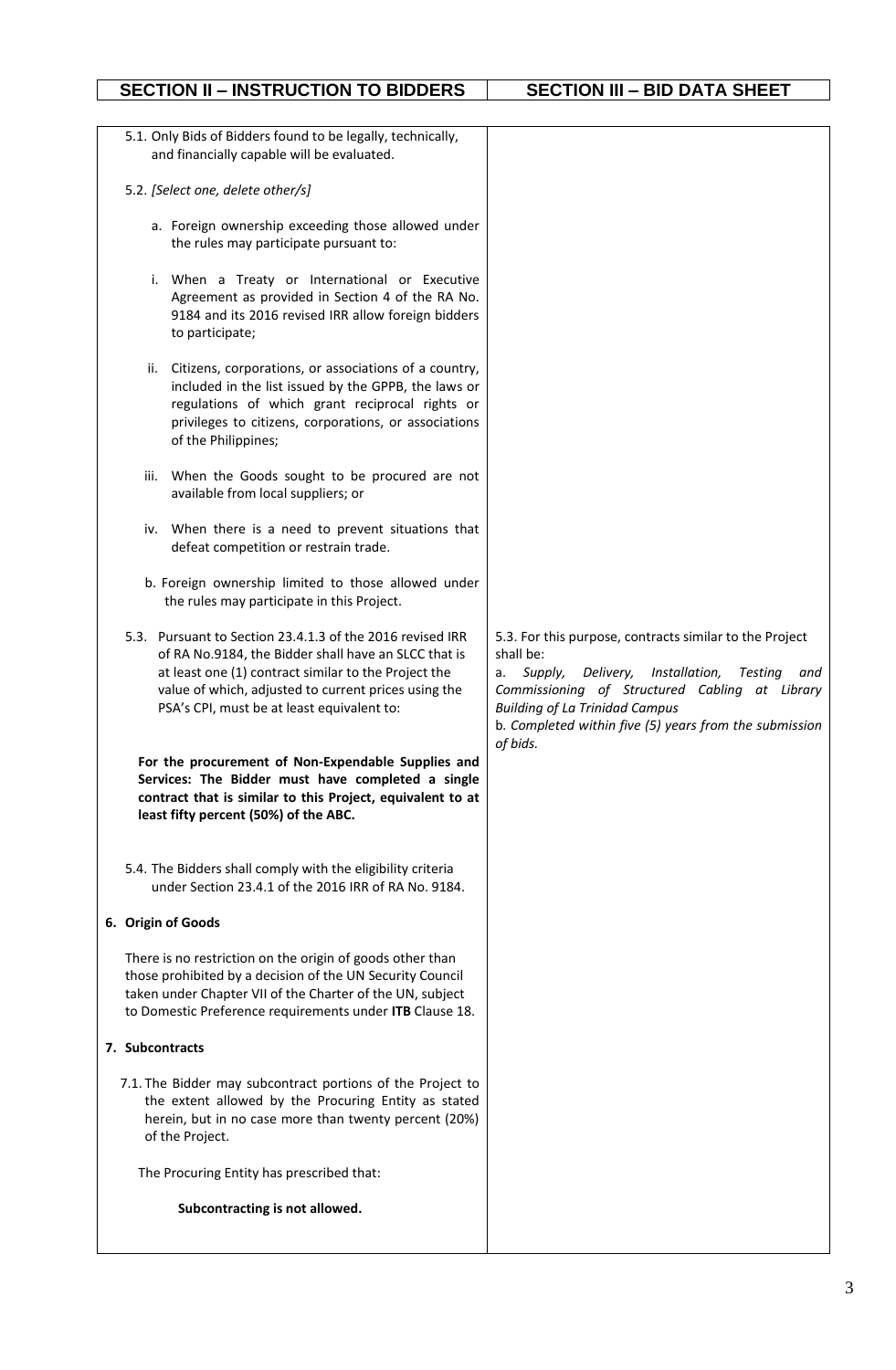| 8. Pre-Bid Conference                                                                                                                                                                                                                                                                                                                                                                                                                                                                                                                                                                                                                                                                                                                                                               |                                                                                                                                                                                                                                                                                      |
|-------------------------------------------------------------------------------------------------------------------------------------------------------------------------------------------------------------------------------------------------------------------------------------------------------------------------------------------------------------------------------------------------------------------------------------------------------------------------------------------------------------------------------------------------------------------------------------------------------------------------------------------------------------------------------------------------------------------------------------------------------------------------------------|--------------------------------------------------------------------------------------------------------------------------------------------------------------------------------------------------------------------------------------------------------------------------------------|
| The Procuring Entity will hold a pre-bid conference for this<br>Project on the specified date and time and either at its<br>physical address and/or through<br>videoconferencing/webcasting as indicated in the<br>Invitation to Bid (IB).                                                                                                                                                                                                                                                                                                                                                                                                                                                                                                                                          | 8. Pre-bid Conference for this project is on March 17,<br>2022 at 2:00 PM (PST) at the Rogelio Dulay Colting Sr.<br>Hall (RDC Hall), 2 <sup>nd</sup> floor Admin Bldg. BSU, La<br>Trinidad, Benguet; and through video conferencing<br>via google meet: meet.google.com/iih-nrds-cpo |
| 9. Clarification and Amendment of Bidding Documents                                                                                                                                                                                                                                                                                                                                                                                                                                                                                                                                                                                                                                                                                                                                 |                                                                                                                                                                                                                                                                                      |
| Prospective bidders may request for clarification on and/or<br>interpretation of any part of the Bidding Documents. Such<br>requests must be in writing and received by the Procuring<br>Entity, either at its given address or through electronic mail<br>indicated in the IB, at least ten (10) calendar days before<br>the deadline set for the submission and receipt of Bids.                                                                                                                                                                                                                                                                                                                                                                                                  |                                                                                                                                                                                                                                                                                      |
| Documents comprising the Bid: Eligibility and Technical<br>10.<br><b>Components</b>                                                                                                                                                                                                                                                                                                                                                                                                                                                                                                                                                                                                                                                                                                 |                                                                                                                                                                                                                                                                                      |
| 10.1. The first envelope shall contain the eligibility and<br>technical documents of the Bid as specified in Section<br>VIII<br>(Checklist<br>of<br>Technical<br>and<br><b>Financial</b><br>Documents).                                                                                                                                                                                                                                                                                                                                                                                                                                                                                                                                                                             |                                                                                                                                                                                                                                                                                      |
| 10.2. The Bidder's SLCC as indicated in ITB Clause 5.3<br>should have been completed within five (5) years as<br>provided in paragraph 2 of the IB] prior to the<br>deadline for the submission and receipt of bids.                                                                                                                                                                                                                                                                                                                                                                                                                                                                                                                                                                |                                                                                                                                                                                                                                                                                      |
| 10.3. If the eligibility requirements or statements, the bids,<br>and all other documents for submission to the BAC<br>are in foreign language other than English, it must be<br>accompanied by a translation in English, which shall<br>be authenticated by the appropriate Philippine<br>foreign service establishment, post, or the equivalent<br>office having jurisdiction over the foreign bidder's<br>affairs in the Philippines. Similar to the required<br>authentication above, for Contracting Parties to the<br>Apostille Convention, only the translated documents<br>shall be authenticated through an apostille pursuant<br>to GPPB Resolution No. 13-2019 dated 23 May 2019.<br>The English translation shall govern, for purposes of<br>interpretation of the bid. |                                                                                                                                                                                                                                                                                      |
| 11. Documents comprising the Bid: Financial Component                                                                                                                                                                                                                                                                                                                                                                                                                                                                                                                                                                                                                                                                                                                               |                                                                                                                                                                                                                                                                                      |
| 11.1. The second bid envelope shall contain the financial<br>documents for the Bid as specified in Section VIII<br>(Checklist of Technical and Financial Documents).                                                                                                                                                                                                                                                                                                                                                                                                                                                                                                                                                                                                                | 11. The contents of the First Envelope (Envelope A)<br>are the Eligibility Documents which includes the<br>following:<br>A. Legal Documents                                                                                                                                          |
| 11.2. If the Bidder claims preference as a Domestic Bidder<br>or Domestic Entity, a certification issued by DTI shall<br>be provided by the Bidder in accordance with Section<br>43.1.3 of the 2016 revised IRR of RA No. 9184.                                                                                                                                                                                                                                                                                                                                                                                                                                                                                                                                                     | 1. Valid PhilGEPS Registration Certificate - Platinum<br>Membership (all pages) kindly attached updated<br>permits/licenses; or<br>2. Registration certificate from SEC, DTI or CDA, and                                                                                             |
| 11.3. Any bid exceeding the ABC indicated in paragraph 2<br>of the IB shall not be accepted.                                                                                                                                                                                                                                                                                                                                                                                                                                                                                                                                                                                                                                                                                        | 3. Mayor's or Business permit issued by the city or<br>municipality where the principal place of business of                                                                                                                                                                         |
| 11.4. For Foreign-funded Procurement, a ceiling may be<br>applied to bid prices provided the conditions are met<br>under Section 31.2 of the 2016 revised IRR of RA No.                                                                                                                                                                                                                                                                                                                                                                                                                                                                                                                                                                                                             | the prospective bidder is located, or the equivalent<br>document for Exclusive Economic Zones or Areas;                                                                                                                                                                              |
| 9184.                                                                                                                                                                                                                                                                                                                                                                                                                                                                                                                                                                                                                                                                                                                                                                               | 4. Tax Clearance per E.O No. 398, s. 2005, as finally                                                                                                                                                                                                                                |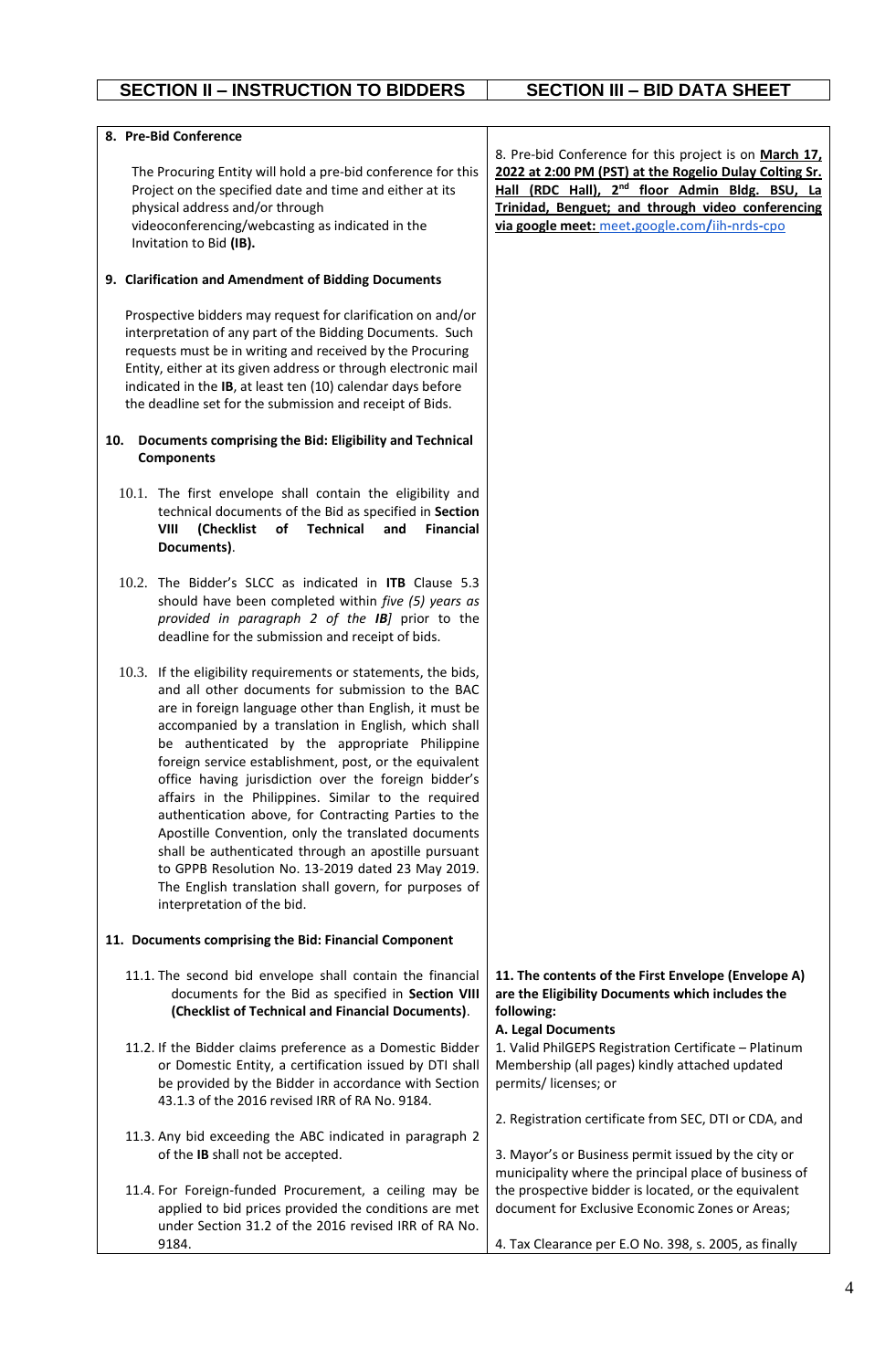### **SECTION II – INSTRUCTION TO BIDDERS SECTION III – BID DATA SHEET**

 $\Box$ 

|                                                                                                                                                                                                                                                                                              | reviewed and approved by the BIR                                                                                                                                                                                                                                                                                                              |
|----------------------------------------------------------------------------------------------------------------------------------------------------------------------------------------------------------------------------------------------------------------------------------------------|-----------------------------------------------------------------------------------------------------------------------------------------------------------------------------------------------------------------------------------------------------------------------------------------------------------------------------------------------|
| 11.5. Financial<br>proposals for single<br>multi-year<br>or<br>Framework Agreement shall be submitted before the<br>deadline of submission of bids as prescribed in the IB.<br>For multi-year Framework Agreement, evaluation of<br>the financial proposal during this stage is for purposes | <b>B. Technical Documents</b><br>5. Statement of the prospective bidder of all ongoing<br>government and private contracts, including contracts<br>awarded but not yet awarded, if any, whether similar                                                                                                                                       |
| of determining eligibility and whether or not such<br>financial proposal is within the ABC.                                                                                                                                                                                                  | or not similar in nature and complexity to the contract<br>to be bid; and                                                                                                                                                                                                                                                                     |
|                                                                                                                                                                                                                                                                                              | 6. Statement of the bidder's Single Largest Completed<br>Contract (SLCC) similar to the contract to be bid,<br>except under conditions provided for in Sections<br>23.4.1.3 and 23.4.2.4 of the 2016 revised IRR of RA<br>9184, within the relevant period as provided; and                                                                   |
|                                                                                                                                                                                                                                                                                              | 7. Original copy of Bid Security<br>7.1. If in the form of a Surety Bond, submit also a<br>certification issued by the Insurance Commission; or<br>7.2. Original copy of Notarized Bid Securing<br>Declaration; and                                                                                                                           |
|                                                                                                                                                                                                                                                                                              | 8. Conformity with the Technical Specifications; and                                                                                                                                                                                                                                                                                          |
|                                                                                                                                                                                                                                                                                              | 9. Schedule of Requirements, with delivery schedule;<br>and                                                                                                                                                                                                                                                                                   |
|                                                                                                                                                                                                                                                                                              | 10. Manpower Requirements; and                                                                                                                                                                                                                                                                                                                |
|                                                                                                                                                                                                                                                                                              | 11. Aftersales warranty; and                                                                                                                                                                                                                                                                                                                  |
|                                                                                                                                                                                                                                                                                              | 12. Original duly signed Omnibus Sworn Statement<br>(OSS); and                                                                                                                                                                                                                                                                                |
|                                                                                                                                                                                                                                                                                              | 13. If applicable, Original notarized Secretary's<br>Certificate in case of a corporation, partnership, or<br>cooperative; or Original Special Power of Attorney of<br>all members of the joint venture giving full power and<br>authority to tis officer to sign the OSS and do acts to<br>represent the Bidder.                             |
|                                                                                                                                                                                                                                                                                              | <b>C. Financial Documents</b>                                                                                                                                                                                                                                                                                                                 |
|                                                                                                                                                                                                                                                                                              | 14. Audited Financial Statements stamped received by<br>the BIR or its duly accredited and authorized<br>institutions for the preceding year which should not be<br>earlier than two (2) years from the date of bid<br>submission; and Latest Income and Business Tax<br>Returns; and<br>15. Latest Business and Income Tax Returns filed and |
|                                                                                                                                                                                                                                                                                              | paid through the BIR Electronic Filing and Payment<br>System (eFPS); and<br>16. Computation of Net Financial Contracting Capacity                                                                                                                                                                                                             |
|                                                                                                                                                                                                                                                                                              | (NFCC); or Committed Line of Credit from a Universal<br>or Commercial Bank in lieu of its NFCC computation                                                                                                                                                                                                                                    |
|                                                                                                                                                                                                                                                                                              | 17. If applicable, a duly signed Joint Venture<br>Agreement (JVA) in case the joint venture is already in<br>existence, or duly notarized statements from all the<br>potential joint venture partners stating that they will<br>enter into and abide by the provisions of the JVA in<br>the instance that the bid is successful               |
|                                                                                                                                                                                                                                                                                              | 11.1. Financial Component Envelope (Envelope B)<br>1. Original of duly signed and accomplished Financial<br>Bid Form; and                                                                                                                                                                                                                     |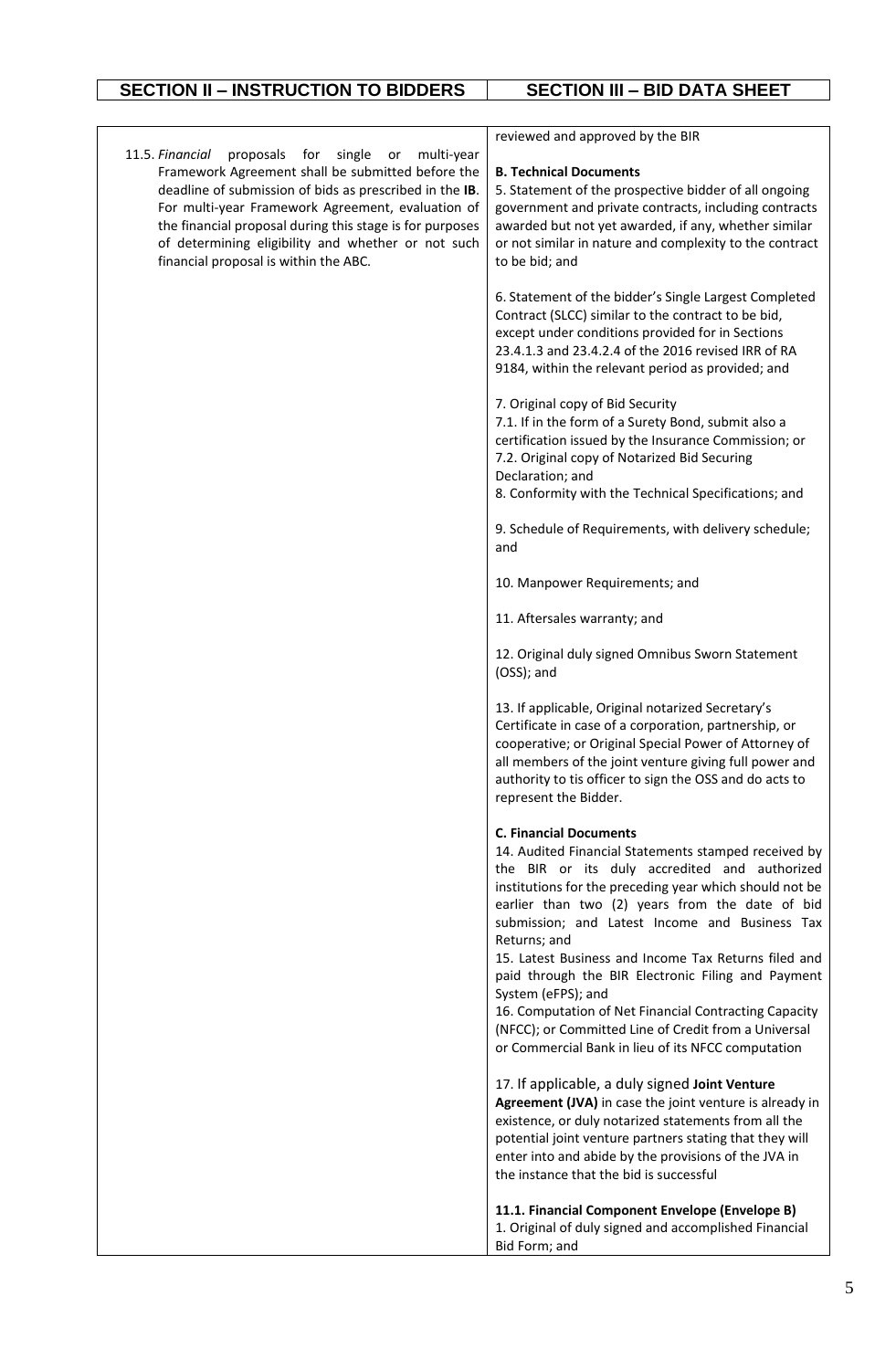| SECTION II - INSTRUCTION TO BIDDERS | <b>SECTION III - BID DATA SHEET</b> |
|-------------------------------------|-------------------------------------|

|                                                                                                                                                                                                                                                                                                                                                                                                                                                                      | 2. Original of duly signed and accomplished Price<br>Schedule (s); and<br>3. Detailed Descriptions/ Brochures of the items; and<br>4. Other supporting documents (e.g. accreditations,<br>exclusive distributorship and others) |
|----------------------------------------------------------------------------------------------------------------------------------------------------------------------------------------------------------------------------------------------------------------------------------------------------------------------------------------------------------------------------------------------------------------------------------------------------------------------|---------------------------------------------------------------------------------------------------------------------------------------------------------------------------------------------------------------------------------|
|                                                                                                                                                                                                                                                                                                                                                                                                                                                                      | *** All documents submitted by the bidder must have<br>label/tabbing                                                                                                                                                            |
| 12. Bid Prices                                                                                                                                                                                                                                                                                                                                                                                                                                                       | *** Incomplete required documents and expired<br>licenses/ permit shall be a ground for disqualification.                                                                                                                       |
| 12.1. Prices indicated on the Price Schedule shall be entered<br>separately in the following manner:                                                                                                                                                                                                                                                                                                                                                                 | 12. The price of the Goods shall be quoted DDP at<br>Benguet State University, Km. 5, La Trinidad, Benguet<br>or the applicable International Commercial Terms                                                                  |
| a. For Goods offered from within the Procuring Entity's<br>country:                                                                                                                                                                                                                                                                                                                                                                                                  | (INCOTERMS) for this project.                                                                                                                                                                                                   |
| The price of the Goods quoted EXW (ex-works, ex-<br>i.<br>factory, ex-warehouse, ex-showroom, or off-the-<br>shelf, as applicable);                                                                                                                                                                                                                                                                                                                                  |                                                                                                                                                                                                                                 |
| The cost of all customs duties and sales and other<br>ii.<br>taxes already paid or payable;                                                                                                                                                                                                                                                                                                                                                                          |                                                                                                                                                                                                                                 |
| The cost of transportation, insurance, and other costs<br>iii.<br>incidental to delivery of the Goods to their final<br>destination; and                                                                                                                                                                                                                                                                                                                             |                                                                                                                                                                                                                                 |
| iv. The price of other (incidental) services, if any, listed in e.                                                                                                                                                                                                                                                                                                                                                                                                   |                                                                                                                                                                                                                                 |
| For Goods offered from abroad:<br>b.                                                                                                                                                                                                                                                                                                                                                                                                                                 |                                                                                                                                                                                                                                 |
| i. Unless otherwise stated in the BDS, the price of the<br>Goods shall be quoted delivered duty paid (DDP) with<br>the place of destination in the Philippines as specified in<br>the BDS. In quoting the price, the Bidder shall be free to<br>use transportation through carriers registered in any<br>eligible country.<br>Similarly, the Bidder may obtain<br>insurance services from any eligible source country.                                               |                                                                                                                                                                                                                                 |
| ii. The price of other (incidental) services, if any, as listed<br>in Section VII (Technical Specifications).                                                                                                                                                                                                                                                                                                                                                        |                                                                                                                                                                                                                                 |
| 13. Bid and Payment Currencies                                                                                                                                                                                                                                                                                                                                                                                                                                       |                                                                                                                                                                                                                                 |
| 13.1. For Goods that the Bidder will supply from outside<br>the Philippines, the bid prices may be quoted in the<br>local currency or tradeable currency accepted by the<br>BSP at the discretion of the Bidder. However, for<br>purposes of bid evaluation, Bids denominated in<br>foreign currencies, shall be converted to Philippine<br>currency based on the exchange rate as published in<br>the BSP reference rate bulletin on the day of the bid<br>opening. |                                                                                                                                                                                                                                 |
| 13.2. Payment of the contract price shall be made in:                                                                                                                                                                                                                                                                                                                                                                                                                |                                                                                                                                                                                                                                 |
| a. Philippine Pesos                                                                                                                                                                                                                                                                                                                                                                                                                                                  |                                                                                                                                                                                                                                 |
| <b>Bid Security</b><br>14.                                                                                                                                                                                                                                                                                                                                                                                                                                           |                                                                                                                                                                                                                                 |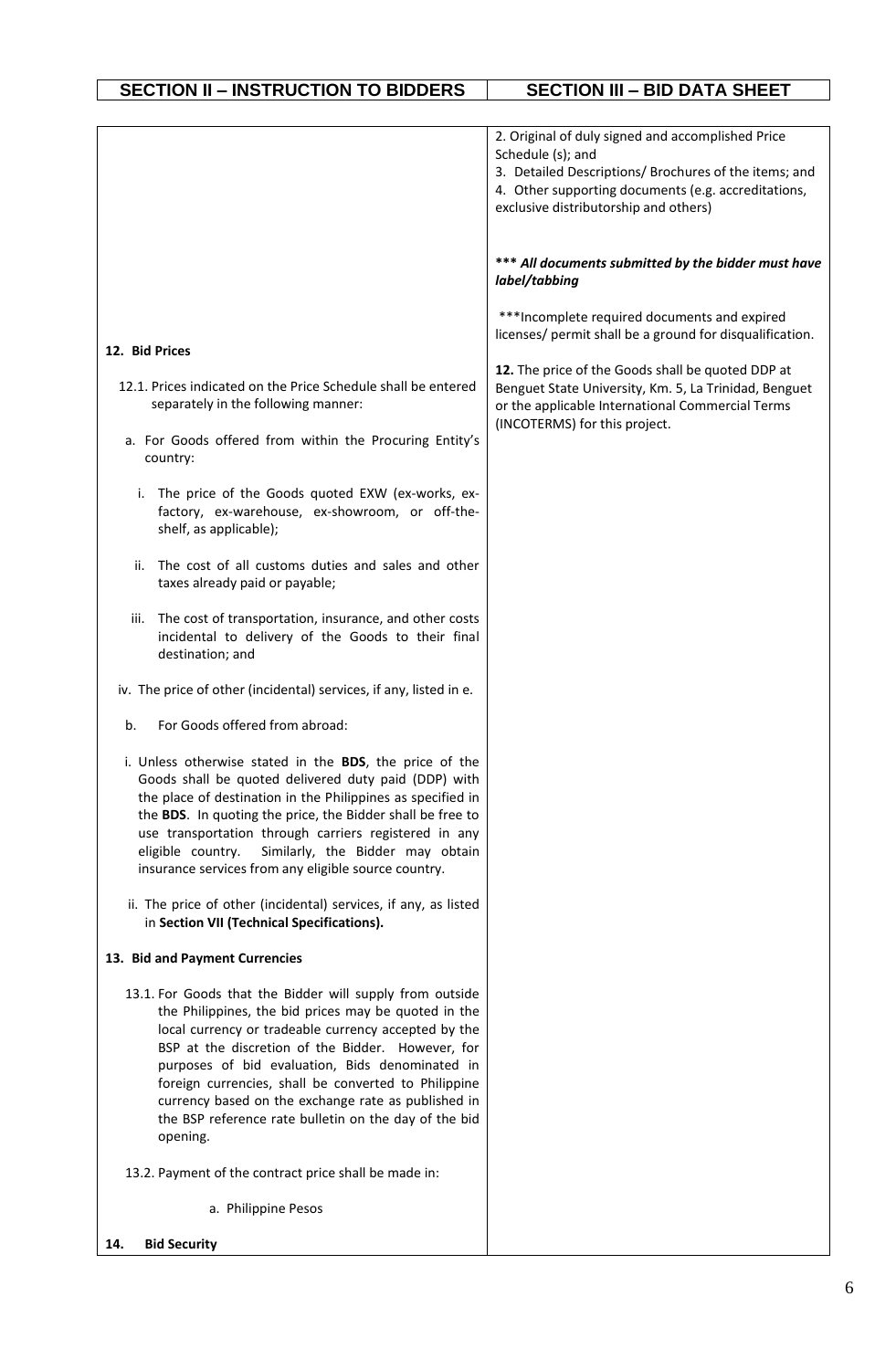### **SECTION II – INSTRUCTION TO BIDDERS SECTION III – BID DATA SHEET**

|     | 14.1. The Bidder shall submit a Bid Securing Declaration <sup>1</sup><br>or any form of Bid Security in the amount indicated<br>in the BDS, which shall be not less than the<br>percentage of the ABC in accordance with the<br>schedule in the BDS.<br>14.2. The Bid and bid security shall be valid 120 days<br>from the date of opening. Any Bid not<br>accompanied by an acceptable bid security shall<br>be rejected by the Procuring Entity as non-                                                                                                                                                                                                              | 14.1. Bid Security - shall be in any of the following<br>forms and amount:<br>a. Bid Securing Declaration; or<br>b. The amount of not less than 2% of ABC, if bid<br>security is in cash, cashier's / Manager's check,<br>bank draft/guarantee or irrevocable of credit; or<br>c. The amount of not less than 5% if bid security is in<br><b>Surety Bond</b>                  |
|-----|------------------------------------------------------------------------------------------------------------------------------------------------------------------------------------------------------------------------------------------------------------------------------------------------------------------------------------------------------------------------------------------------------------------------------------------------------------------------------------------------------------------------------------------------------------------------------------------------------------------------------------------------------------------------|-------------------------------------------------------------------------------------------------------------------------------------------------------------------------------------------------------------------------------------------------------------------------------------------------------------------------------------------------------------------------------|
| 15. | responsive.<br><b>Sealing and Marking of Bids</b>                                                                                                                                                                                                                                                                                                                                                                                                                                                                                                                                                                                                                      |                                                                                                                                                                                                                                                                                                                                                                               |
|     | Each Bidder shall submit one copy of the first and<br>second components of its Bid.<br>The Procuring Entity may request additional hard<br>copies and/or electronic copies of the Bid. However,<br>failure of the Bidders to comply with the said request<br>shall not be a ground for disqualification.<br>If the Procuring Entity allows the submission of bids<br>through online submission or any other electronic<br>means, the Bidder shall submit an electronic copy of<br>its Bid, which must be digitally signed. An electronic<br>copy that cannot be opened or is corrupted shall be<br>considered non-responsive and, thus, automatically<br>disqualified. | 15. Each Bidder shall submit one (1) original copy of<br>their bid proposal and one (1) certified photocopy,<br>marked as "original", and "copy 1", respectively.<br>*** In preparing the bid, the original copy and copy 1<br>of bid shall be signed by the bidder or its duly<br>authorized representative over printed name and<br>indicating the position in the company. |
| 16. | <b>Deadline for Submission of Bids</b>                                                                                                                                                                                                                                                                                                                                                                                                                                                                                                                                                                                                                                 |                                                                                                                                                                                                                                                                                                                                                                               |
|     | 16.1. The Bidders shall submit on the specified date and<br>time and either at its physical address or through<br>online submission as indicated in Invitation to Bid.                                                                                                                                                                                                                                                                                                                                                                                                                                                                                                 |                                                                                                                                                                                                                                                                                                                                                                               |
|     | 17. Opening and Preliminary Examination of Bids                                                                                                                                                                                                                                                                                                                                                                                                                                                                                                                                                                                                                        |                                                                                                                                                                                                                                                                                                                                                                               |
|     | 17.1. The BAC shall open the Bids in public at the time,<br>on the date, and at the place specified in the<br>Invitation to Bid (IB). The Bidders' representatives<br>who are present shall sign a register evidencing<br>their attendance.<br>In case videoconferencing,<br>webcasting or other similar technologies will be<br>used, attendance of participants shall likewise be<br>recorded by the BAC Secretariat.                                                                                                                                                                                                                                                | 17.1. Opening of bids for this Project is on March 29,<br>2022 at 2:01 PM (PST) at the Rogelio Dulay Colting Sr.<br>Hall (RDC Hall), 2 <sup>nd</sup> floor Admin Bldg. BSU, La<br>Trinidad, Benguet; and through video conferencing<br>via google meet: meet.google.com/iih-nrds-cpo                                                                                          |
|     | In case the Bids cannot be opened as scheduled<br>due to justifiable reasons, the rescheduling<br>requirements under Section 29 of the 2016 revised<br>IRR of RA No. 9184 shall prevail.<br>17.2. The preliminary examination of bids shall be<br>governed by Section 30 of the 2016 revised IRR of<br>RA No. 9184.                                                                                                                                                                                                                                                                                                                                                    |                                                                                                                                                                                                                                                                                                                                                                               |

<sup>&</sup>lt;sup>1</sup> In the case of Framework Agreement, the undertaking shall refer to entering into contract with the Procuring Entity and furnishing of the performance security or the performance securing declaration within ten (10) calendar days from receipt of Notice to Execute Framework Agreement.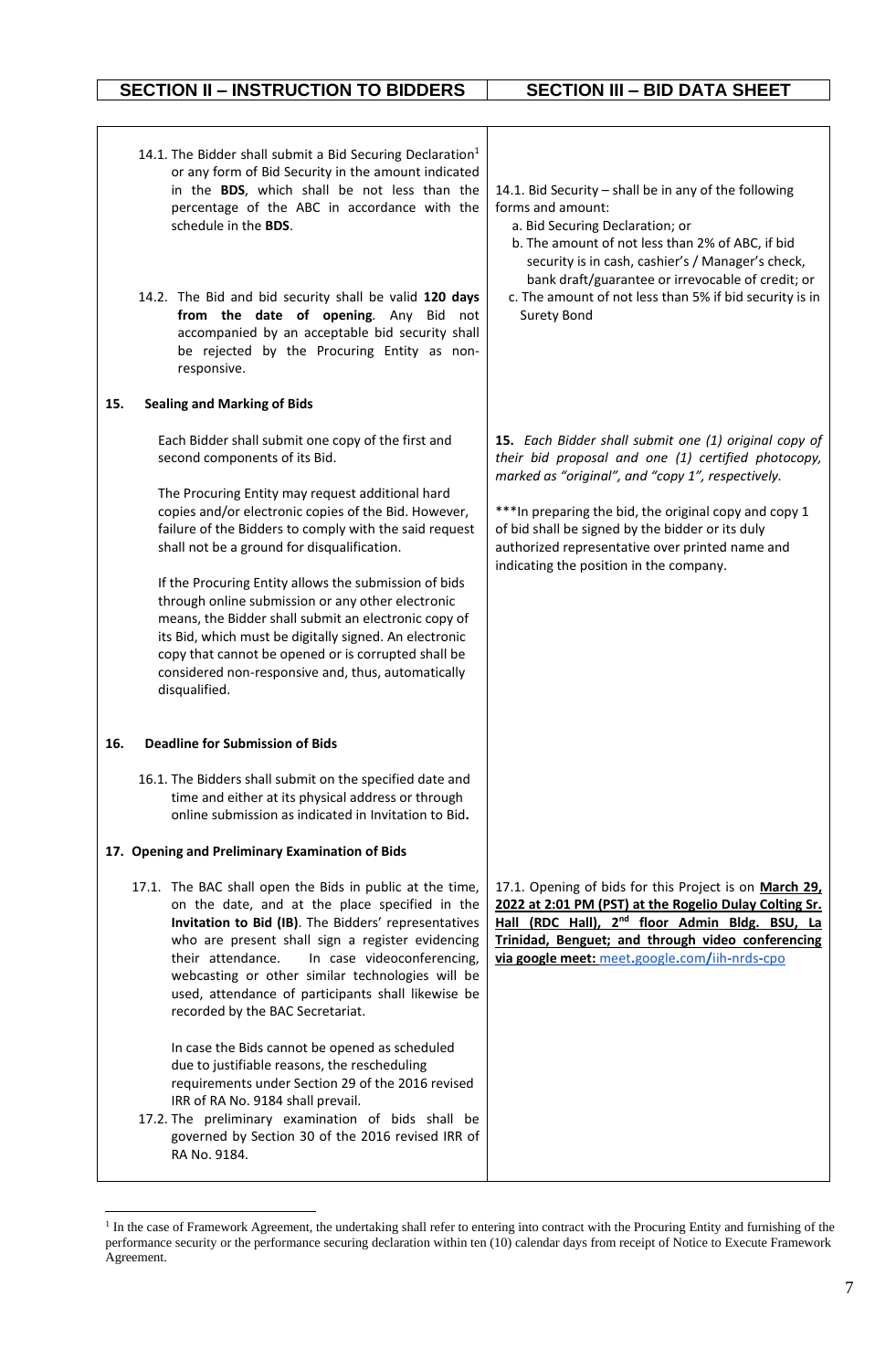| 18.<br><b>Domestic Preference</b>                                                                                                                                                                                                                                                                                                                                                                                                                                                                                                                                                                                            |                                                                                                                                                                   |
|------------------------------------------------------------------------------------------------------------------------------------------------------------------------------------------------------------------------------------------------------------------------------------------------------------------------------------------------------------------------------------------------------------------------------------------------------------------------------------------------------------------------------------------------------------------------------------------------------------------------------|-------------------------------------------------------------------------------------------------------------------------------------------------------------------|
|                                                                                                                                                                                                                                                                                                                                                                                                                                                                                                                                                                                                                              |                                                                                                                                                                   |
| 18.1. The Procuring Entity will grant a margin of<br>preference for the purpose of comparison of Bids in<br>accordance with Section 43.1.2 of the 2016 revised<br>IRR of RA No. 9184.                                                                                                                                                                                                                                                                                                                                                                                                                                        |                                                                                                                                                                   |
| 19. Detailed Evaluation and Comparison of Bids                                                                                                                                                                                                                                                                                                                                                                                                                                                                                                                                                                               |                                                                                                                                                                   |
| 19.1. The Procuring BAC shall immediately conduct a<br>detailed evaluation of all Bids rated "passed," using<br>non-discretionary pass/fail criteria. The BAC shall<br>consider the conditions in the evaluation of Bids<br>under Section 32.2 of the 2016 revised IRR of RA<br>No. 9184.                                                                                                                                                                                                                                                                                                                                    |                                                                                                                                                                   |
| 19.2. If the Project allows partial bids, bidders may<br>submit a proposal on any of the lots or items, and<br>evaluation will be undertaken on a per lot or item<br>basis, as the case maybe. In this case, the Bid<br>Security as required by ITB Clause 15 shall be<br>submitted for each lot or item separately.                                                                                                                                                                                                                                                                                                         |                                                                                                                                                                   |
| 19.3. The descriptions of the lots or items shall be<br>indicated in Section VII (Technical Specifications),<br>although the ABCs of these lots or items are<br>indicated in the BDS for purposes of the NFCC<br>computation pursuant to Section 23.4.2.6 of the<br>2016 revised IRR of RA No. 9184. The NFCC must<br>be sufficient for the total of the ABCs for all the lots<br>or items participated in by the prospective Bidder.                                                                                                                                                                                        | 19.3. List of Items to be bid:<br>a. 1 Lot Supply and Delivery of Semi-Expendable<br>Networking Equipment<br>b. 1 Lot Supply and Delivery Network and Peripherals |
| 19.4. The Project shall be awarded as follows:                                                                                                                                                                                                                                                                                                                                                                                                                                                                                                                                                                               |                                                                                                                                                                   |
| Option 1 - One Project having several items that<br>shall be awarded as one contract.                                                                                                                                                                                                                                                                                                                                                                                                                                                                                                                                        |                                                                                                                                                                   |
| Option 2 - One Project having several items<br>grouped into several lots, which shall be awarded<br>as separate contracts per lot.                                                                                                                                                                                                                                                                                                                                                                                                                                                                                           |                                                                                                                                                                   |
| Option 3 - One Project having several items, which<br>shall be awarded as separate contracts per item.                                                                                                                                                                                                                                                                                                                                                                                                                                                                                                                       |                                                                                                                                                                   |
| Except for bidders submitting a committed Line of<br>Credit from a Universal or Commercial Bank in lieu<br>of its NFCC computation, all Bids must include the<br>NFCC computation pursuant to Section 23.4.1.4 of<br>the 2016 revised IRR of RA No. 9184, which must<br>be sufficient for the total of the ABCs for all the lots<br>or items participated in by the prospective Bidder.<br>For bidders submitting the committed Line of<br>Credit, it must be at least equal to ten percent<br>(10%) of the ABCs for all the lots or items<br>participated in by the prospective Bidder.<br><b>Post-Qualification</b><br>20. |                                                                                                                                                                   |
| 20.2. Within a non-extendible period of five (5) calendar<br>days from receipt by the Bidder of the notice from the                                                                                                                                                                                                                                                                                                                                                                                                                                                                                                          | 20.2. None                                                                                                                                                        |